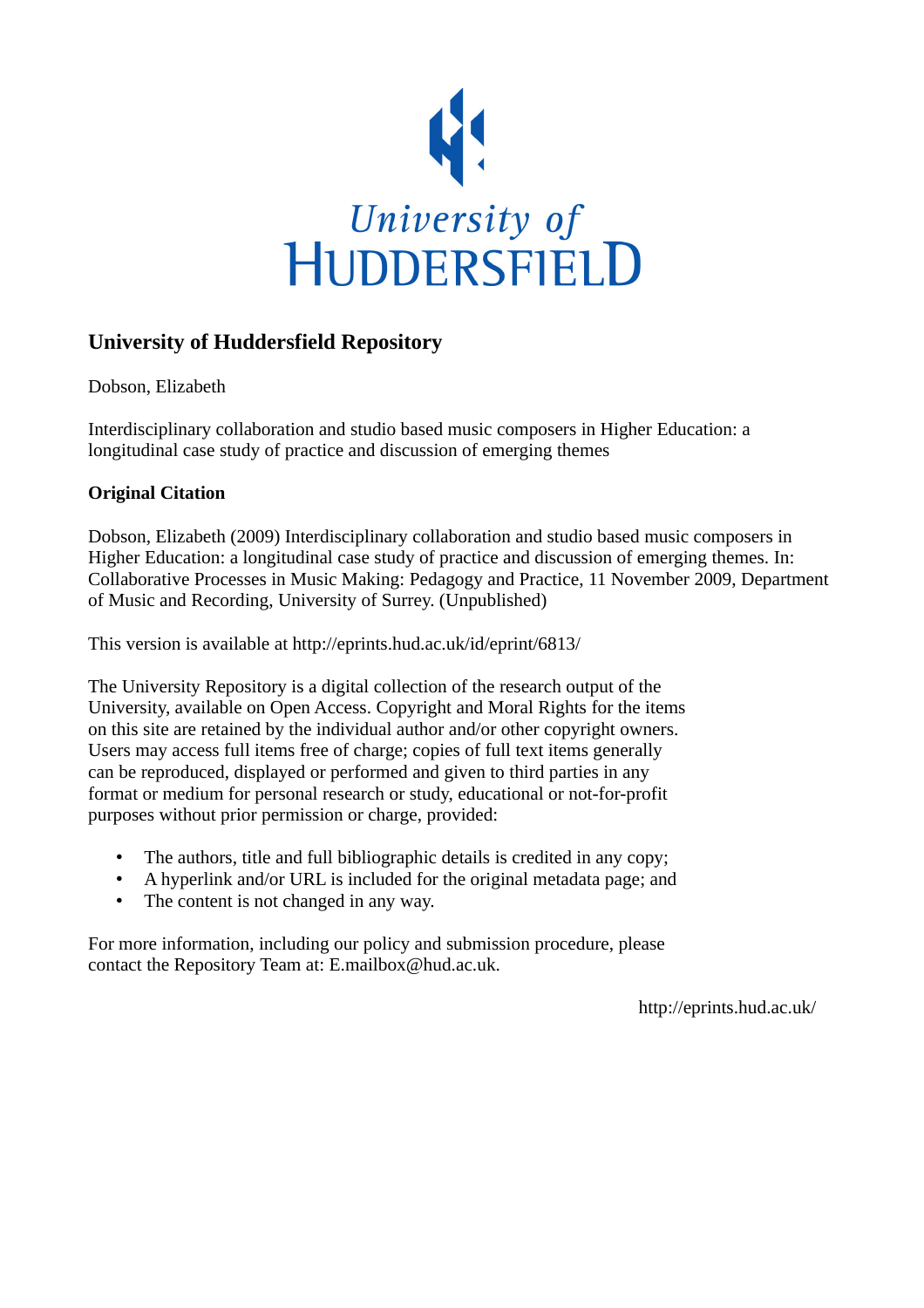**Elizabeth Dobson University of Huddersfield** Department of Music Open University PhD student

**Interdisciplinary collaboration and studio based music composers in Higher Education: a longitudinal case study of practice and discussion of emerging themes.** 

'…any joint activity has multiple agendas, goals, contexts, tasks, and actors with different intentions. It involves dynamics of agreement, disagreement, and coordination of participants' contributions.' (Masutov, 1996, p31-32).

There is scope for misunderstanding and possibly conflict to emerge when undergraduates work together, particularly in creative context where formal assessment is involved; 'Risk taking is a particularly urgent concern for young artists who are faced with the challenge of gaining recognition whilst also testing their own sense of worth and promise.' (John-Steiner, 2000, p79). Drawing on the salient theoretical concerns of joint creativity in academic contexts. This paper reflected on such themes in relation to a specific longitudinal case study of four undergraduates (two studio based sound composers, a dancer and a video artists) working together on an interdisciplinary creative project.

Through the 1990s research exploring creativity started to focus on examining joint creativity in social contexts (Sawyer & DeZutter, 2009 p81), and for some time socioculturally grounded research has been scrutinizing the educational value of collaborations between children in various contexts; exploring further the impact of joint working on individual learning and intersubjective development. Some distinctions between different types of collaboration have been documented, and participant familiarity and shared knowledge have been noted to be important factors in various studies exploring joint creativity and situated learning.

Within music, studies of collaboration are just starting to become more prominent in research of joint creativity. The studies that examine music composers working in academic contexts however predominantly explore collaborative practice amongst musicians (McCutchan, 1999, MacDonald & Miell, 2000 & 2000b, Hewitt, A., 2002, Seddon, 2005, St John, 2006, Ginsborg, J., Chaffin, R,. Nicholson, G,. 2006, King, 2006, Miell & Littleton, 2007, Blank & Davidson, 2007, Sawyer, 2003, 2006 & 2008, Hargreaves, 2008 ) or with technology (Nuhn et. Al, 2002, Theureau & Donin, 2005, King & Vickers, 2007, Hewitt, 2008) rather than students from other disciplines.

My own PhD research explores joint creativity, interdisciplinary collaboration and socially situated learning in a context where studio based music composers collaborate with students from other creative and performing arts disciplines. Existing studies offer grounding for investigating longer term collaborations such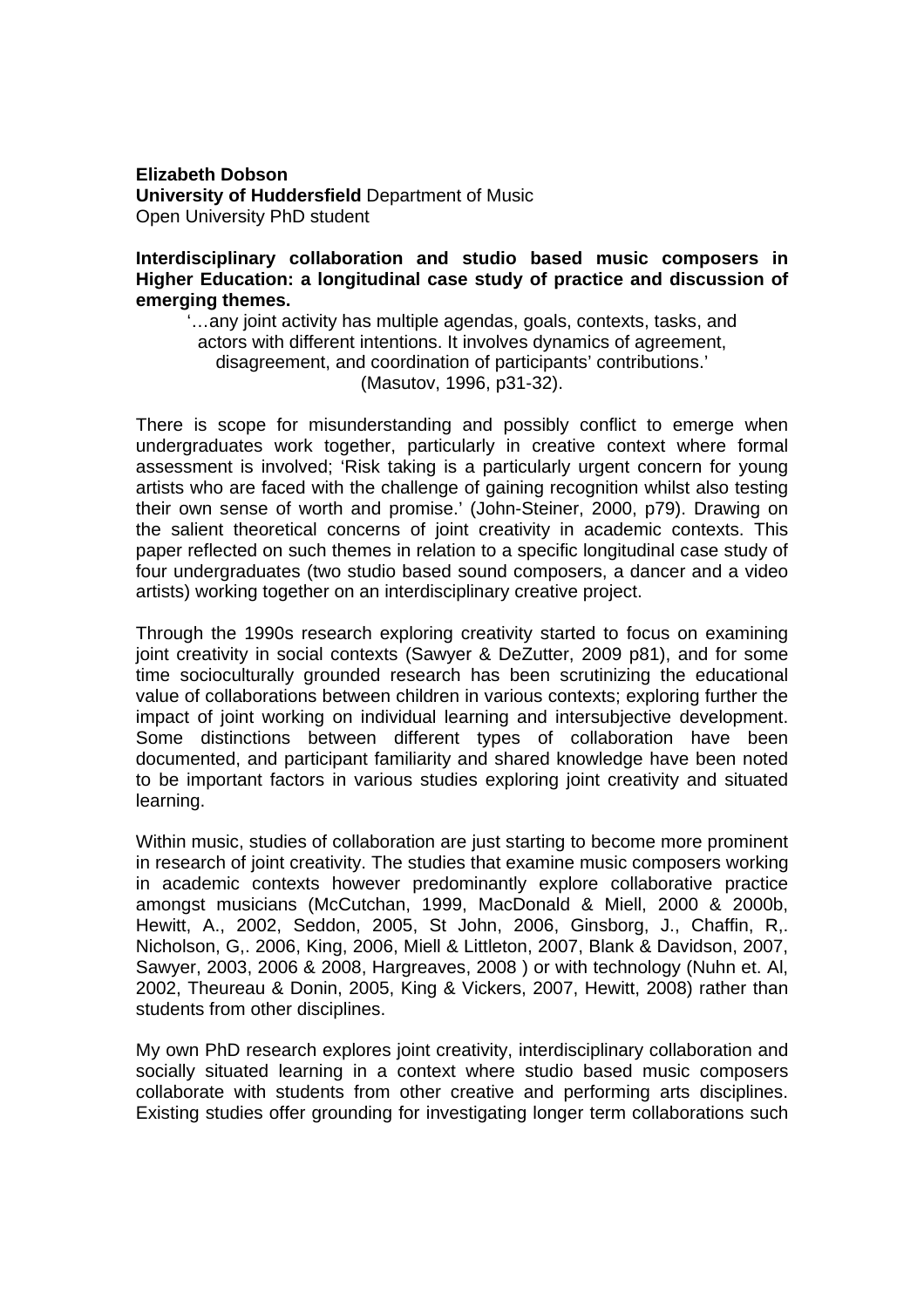as these, so my own work explores collaborations characterized by a particular situation: studio based composers, collaborating on creative projects with students from other disciplines, such as digital video, dance and theatre. The students that I have been observing have also been working within a formally assessed academic context for at least one term within creative circumstances where the form of the creative product itself is devised jointly by the group; so it grows from the joint working process rather than a shared repertoire (Jazz) or a score.

Whilst individual case studies do not of course speak for other situations, after considering contemporary research in joint musical creativity I have started to explore what affords and constrains creative working in this context. Guided by the emergent themes of related studies, this work examines the dynamic interlace of collaborative form, joint development, situated learning and creative trajectory in situations where studio composers are involved in interdisciplinary joint creativity.

This presentation presented salient theoretical ideas as well as some of the issues emerging from my PhD research. Since this work is part of a part-time PhD analytic methods and findings will not be posted or published until the study is complete.

Finally, I would like to draw attention to a PALATINE Development Award that is being run collaboratively across York StJohn, Huddersfield and Hull Universities: http://www.palatine.ac.uk/development-awards/1542/

If you have 10 minutes free we would sincerely value your participation in an online survey exploring interdisciplinary collaboration teaching in HE. Please e-mail me directly for the link.

Liz Dobson

e.d.dobson@hud.ac.uk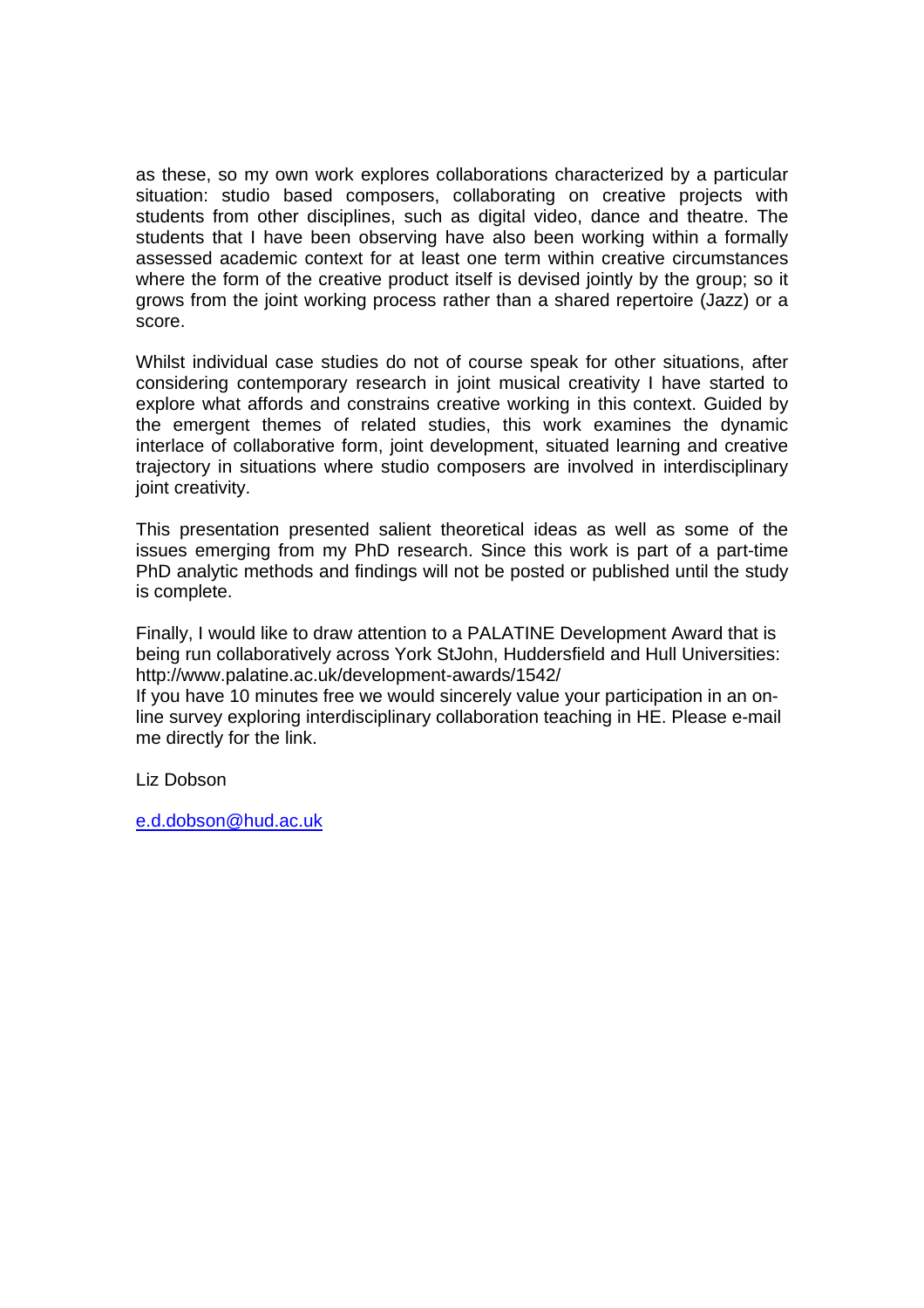## **References**

Blank, M., Davidson, J., (2007) An Exploration of the Effects of Musical and Social Factors in Piano Duo Collaborations Psychology of Music 35(2) 231-248

Ginsborg, J., Chaffin, R,. Nicholson, G,. (2006) Shared Performance Cues in Singing and Conducting: a content analysis of talk during practice Psychology of Music 34(2) 167-194

Hargreaves, D., (2008) Commentary International Journal of Educational Research 47(1) 75-77

Hewitt, A., (2002) A comparative analysis of process and product with specialist generalist pre-service teachers involved in a group composition activity Music Education Research 4(1)

Hewitt, A., (2008) Children's Creative Collaboration During a Computer-Based Music Task International Journal of Educational Research 47(1) 11-26

John-Steiner, V. (2000) Creative Collaboration OUP

Kennedy,M., (1999) Where does the music come from? A comparison casestudy of the compositional processes of a high school and a collegiate composer British Journal of Music Education 16(2) 157-77

King, A., & Vickers, P., (2007) *Problem solving with learning technology in the music studio* Journal of Music, Technology and Education 1(1) p57-67

King, E., (2006) The roles of student musicians in quartet rehearsals Psychology of Music 34(1) 262-282

MacDonald, R., & Miell, D., (2000) Creativity and Music Education: The Impact of Social Variables International Journal of Music Education 36(1), 58-68

MacDonald, R., & Miell, D., (2000b) Children's Creative Collaborations: The Importance of Friendship when Working Together on a Musical Composition Social Development 9(3) 348-369

Masutov, E., (1996) Intersubjectivity Without Agreement Mind, Culture and